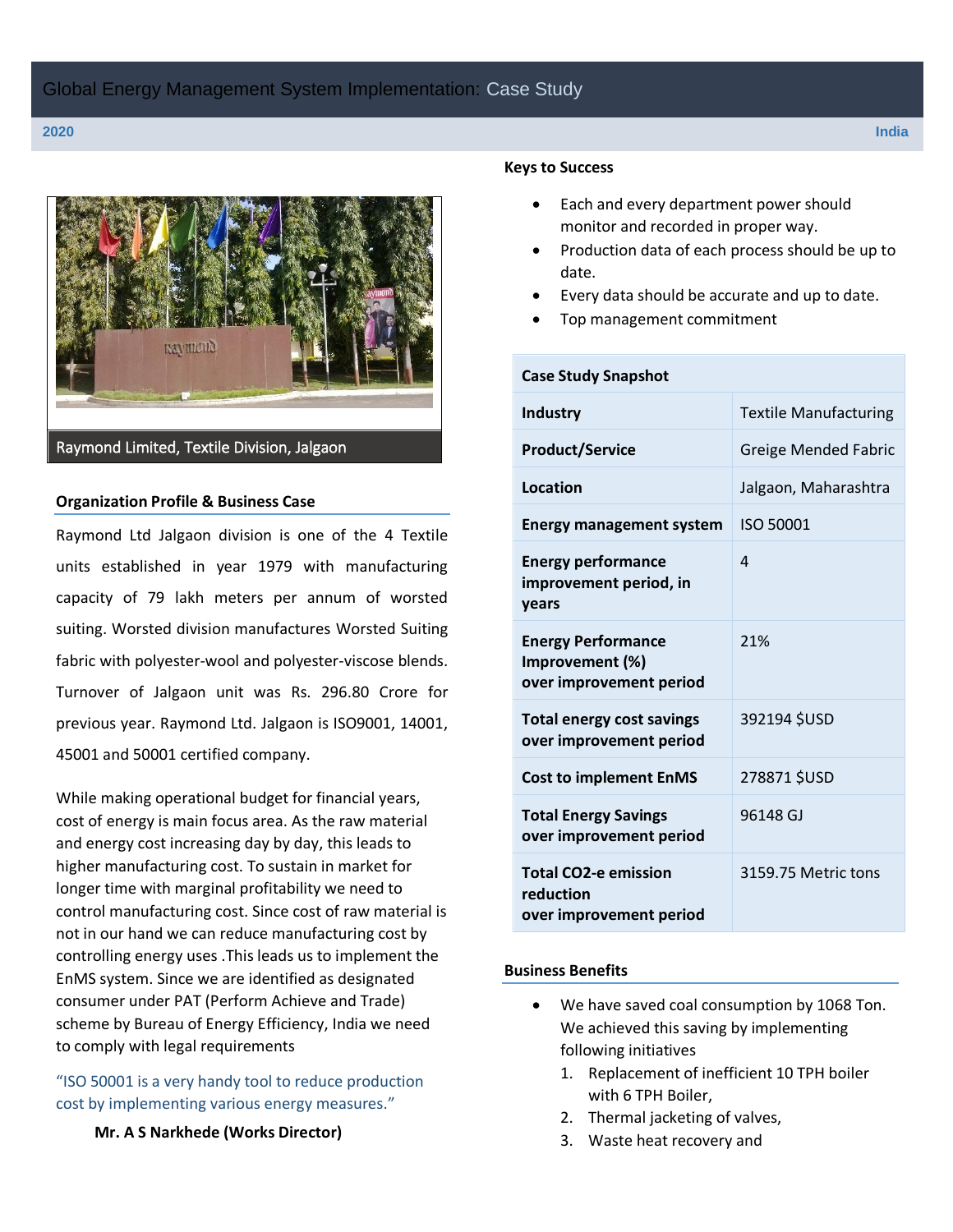- 4. Condensate recovery from various department
- We have saved electricity consumption by 29.30 Lac Units. We achieved this saving by implementing following initiatives over the improvement period.

1. 2.4 Lacs units has been saved by replacement of 6000 nos of 36 watt conventional tube light with 16 watt LED tube lights

- 2. 0.68 Lacs units has been saved by Installation of VFDs in Dyeing machine circulation Pump.
- 3. 0.027 Lacs Units has been saved by replacement of fluid coupling type motor with new energy efficient motor with VFD.
- 4. 6 Lac units savings by conversion of chiller plant into normal humidification plant.
- 5. 5.5 Lac units saving against installation of VFD on H-Plant.
- 18000 kl water has been saved by recycling of 50% of effluent water by installation water of RO Plant.
- We are one of the very few companies in Textile sector to get certified with ISO 50001:2011.
- Total Energy cost saving over the improvement period was 392194 US\$
- Total cost to implement EnMS was 278871 US\$
- Total 15 Energy team members worked rigorously for around two months to implement EnMS.

"Plant energy consumption reduced significantly after implementation of ISO 50001."

#### **Mr. Rintu Das (Dy.GM-Engg.)**

#### **Plan**

The motivation towards implementing the Energy Management System was increasing manufacturing cost. Since the increasing manufacturing cost is a major concern for industries due to increasing cost of raw material and man power cost, so lowering down the cost of utilities was only option we were left with. Also

we are a designated consumer, so we need to comply with legal requirements of union government.

#### **Organizational and Top Management Commitment**

Top management is committed towards EnMS system as it is directly going to affect the cost of operation. Also Top Level management encourages EnMS system by providing separate fund for EnMS system. Top level management involve HODs of each department to take decision regarding EnMS implementation and use available resources for this. An energy team was formed comprising of young and energetic members with experienced members. Team members involved the representation from all the departments like Combing, Top Dyeing, Spinning, Weaving and Engineering. Each team member responsibilities has been clearly defined and taught to each member.



#### **Energy Review & Planning**

Identified current energy sources. We evaluated past and present energy use and consumption. Based on the analysis of energy use and consumption, identified the areas of significant energy use. We used energy meter data of each department and then drawn the Pie chart of electricity and thermal consumption of each department. Then the department whose consumption share was more than 5% was identified as SEUs (Significant Energy Use).

We identified the facilities, equipment, systems, processes and personnel working for, or on behalf of,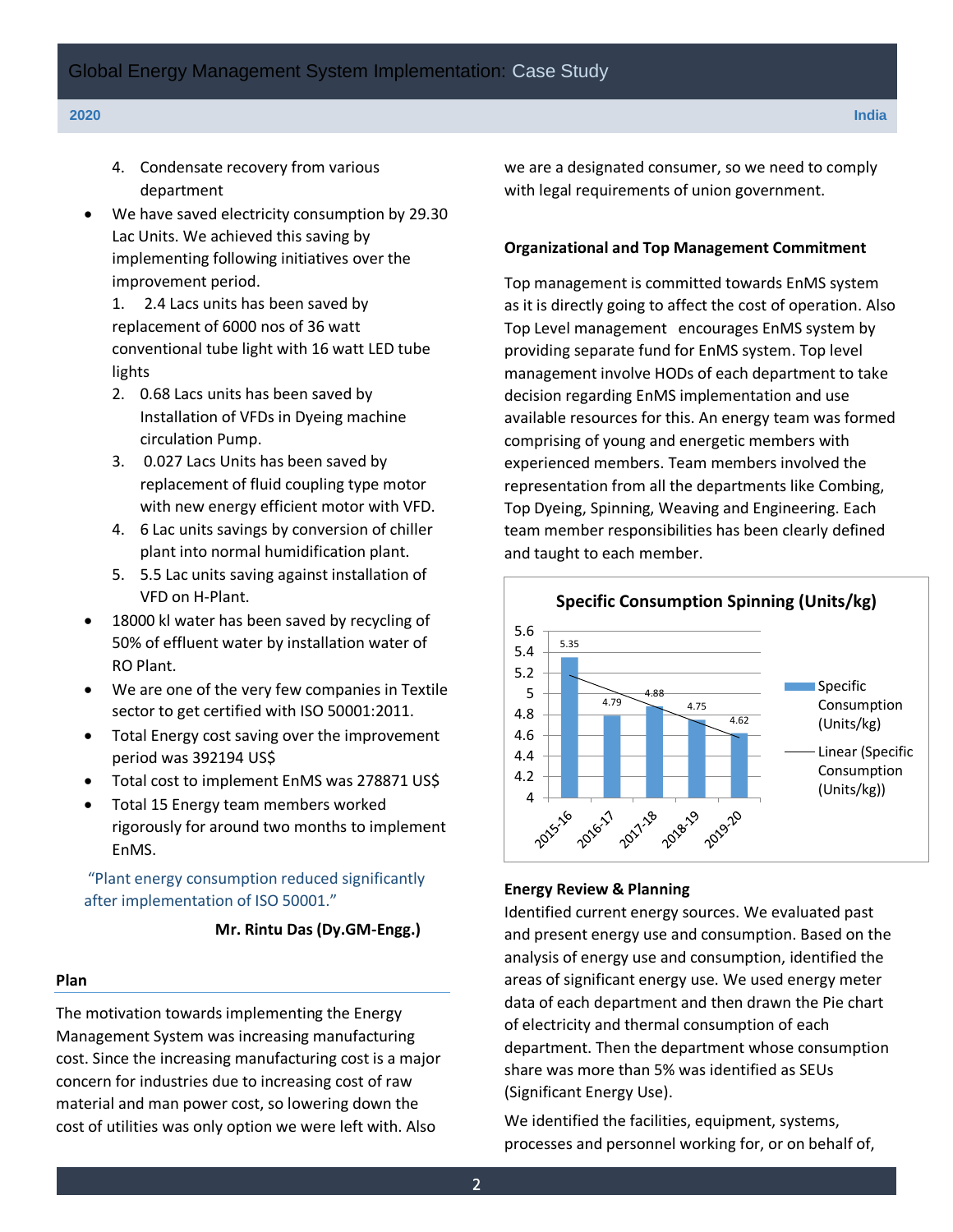the Organization that significantly affect energy use and consumption. We identified other relevant variables affecting significant energy uses. We determined the current energy performance of facilities, equipment, systems and processes related to Process. Identified significant energy uses (SEUs) and then estimated future energy use and consumption. Identified, prioritized and recorded opportunities for improving energy performance. On the basis of energy review we have drawn energy baseline for each SEU and set the target for each department.



#### **Strategic Benefits with EnMS**

After the implementation of EnMS, we saved significant amount of electricity as well as coal. As a result, manufacturing cost dropped significantly because energy cost is a major contributor towards the manufacturing cost. Also Raymond being a responsible organization, we owe to society. We reduced GHG and carbon emission and strived towards a greener society. Also it developed awareness towards everyone in plant towards the efficient use of energy and started to contribute towards the mission.

#### **Process for Reviewing and Analyzing Energy Use**

First of all, we identified SEUs (Significant Energy Use) based on System, processes and machineries. We identified variables on which energy depends and used regression analysis to predict energy consumption and deviation between actual and projected.

Priority is decided for saving is based on the major SEUs and potential for savings.

As it was a recertification process, although the process was similar with initial certification process but the

system was much mature than during initial certification process. People involved proactively and showed higher intensity of awareness during recertification process.

"EnMS has given us a new dimension towards our thought where we can see energy as a vital part in manufacturing operations."

 **Mr. Aleem Shamasti (Dy.GM-Works)**

#### **Do, Check, Act**

## **Implementation Process, People Involved, Top Management Input and Communication**

Company hired professional for the guidance and implementation of EnMS 50001. He provided training in-accordance with various levels of employees regarding awareness of EnMS system and their implementation. Top management is also committed towards EnMS system as it is directly going to affect the cost of operation. Top Level management encourages EnMS system by providing separate fund for EnMS system. We have provided Suggestion box in every departments for shop floor workers suggestions. We have provision for incentive for best suggestion of the month, to encourage the workmen about these systems. At middle level, there is a monthly meeting regarding effective implementation of EnMS system

#### **Key Activities Identified and Implemented**

We have taken guidance of BEE certified energy auditor and identified the scope of energy saving and approach in coordination with energy auditor and applied the energy saving initiatives.

We have also taken guidance of ISO 50002:2014, ISO 50003:2014, and ISO 50004:2014. ISO 14001:2008 was also become very handy tool for implementation of EnMS system.

#### **Target Status**

In most of the cases where the project was taken to reduce the consumption, we achieved the target. Also we are covered under PAT cycle II, an initiative of BEE (Bureau of Energy Efficiency) and Union Government of India where we were given a target to reduce energy consumption by 6% in specific over the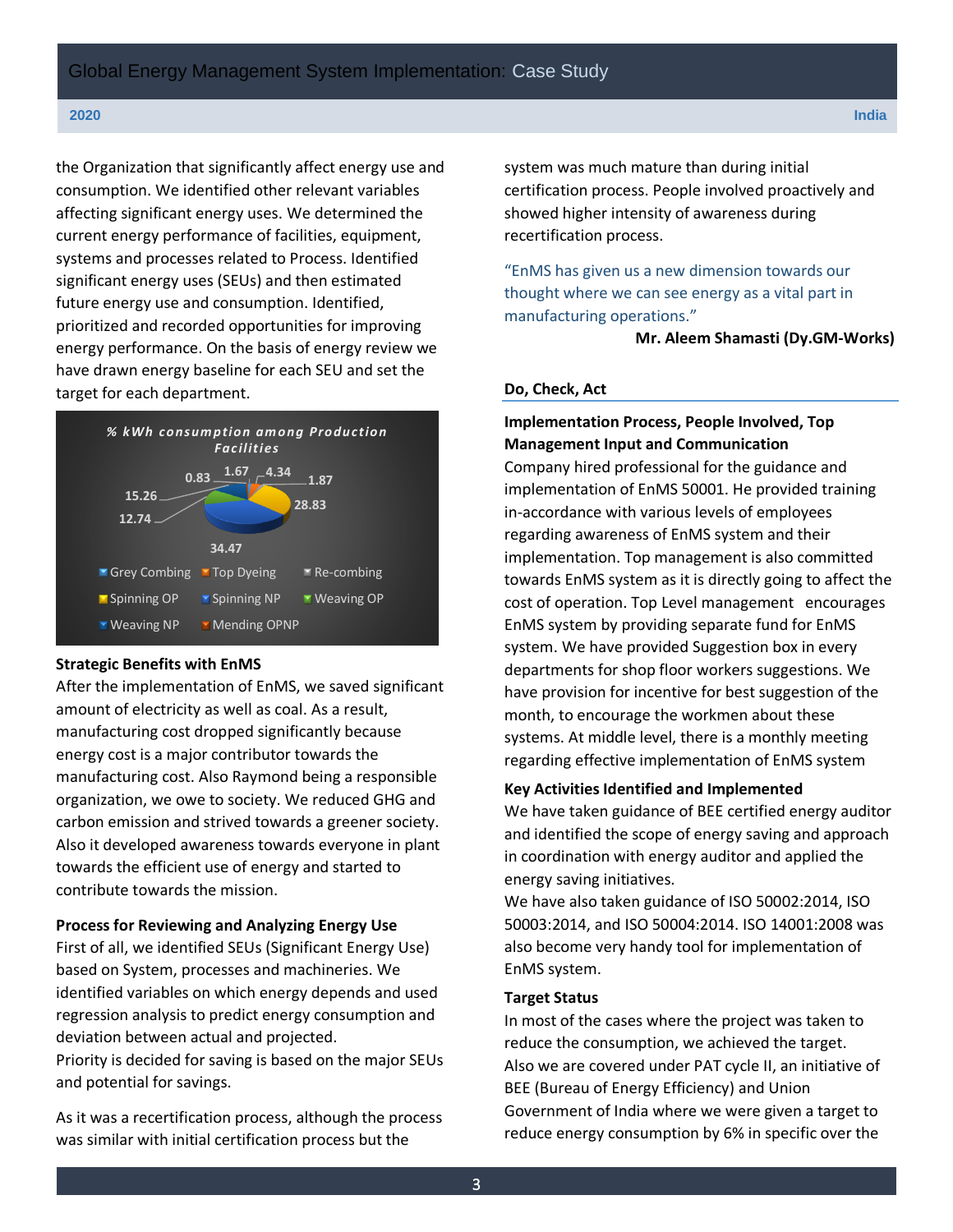baseline specific consumption which was 1.399 and the target was 1.31. Our specific in the assessment year was 1.06 which was far better than target given and we achieved 934 ESCerts for that.





## **Approach used to determine whether energy performance improved to validate results**

- 1. Monitoring of Monthly monitoring of specific energy consumption of each department.
- 2. Monitoring of Monthly Power Consumption of the Plant
- 3. Monitoring of efficiency and machine utilization %.
- 4. Energy meters have been installed in each area to measure the power consumption.
- 5. Daily production record.

## **Methodology to Validate Energy Performance**

we adopted regression analysis (A statistical tool) to

predict and project the expected consumption. An advantage with regression analysis is that we can include various variables in account which affects the energy consumption in the department. We have taken the power consumption of previous year in regression analysis including the variables as baseline year and drawn the projection of current year.

## **Factors Used for Normalizing the Data**

We used various variables which affects the power consumption. These variables depend on the department where the regression is used. List of variables are

- 1. Top Dyeing Polyester production, Wool Production and Depth of Shades
- 2. Recombing Production and Average Lot size
- 3. Spinning Production, Count, TPI, RPM and Efficiency
- 4. Weaving Production
- 5. Boiler Steam production, GCV of coal

## **Tools and Resources**

- We have taken guidance of BEE certified energy auditor. We have also taken guidance of ISO 50002:2014, ISO 50003:2014, and ISO 50004:2014. ISO 14001:2008 was also become very handy tool for implementation of EnMS system.
- We have online energy monitoring system in place, which provides real time data and is useful tool for analysis.
- We have developed an energy team which is responsible for taking energy saving related initiatives.

**Steps taken to maintain operational control and sustain energy performance improvement** we have made Critical Operating Parameters for each

department and monitoring these parameters continuously. We have displayed COP in each department. We are daily monitoring the specific consumption of the plant.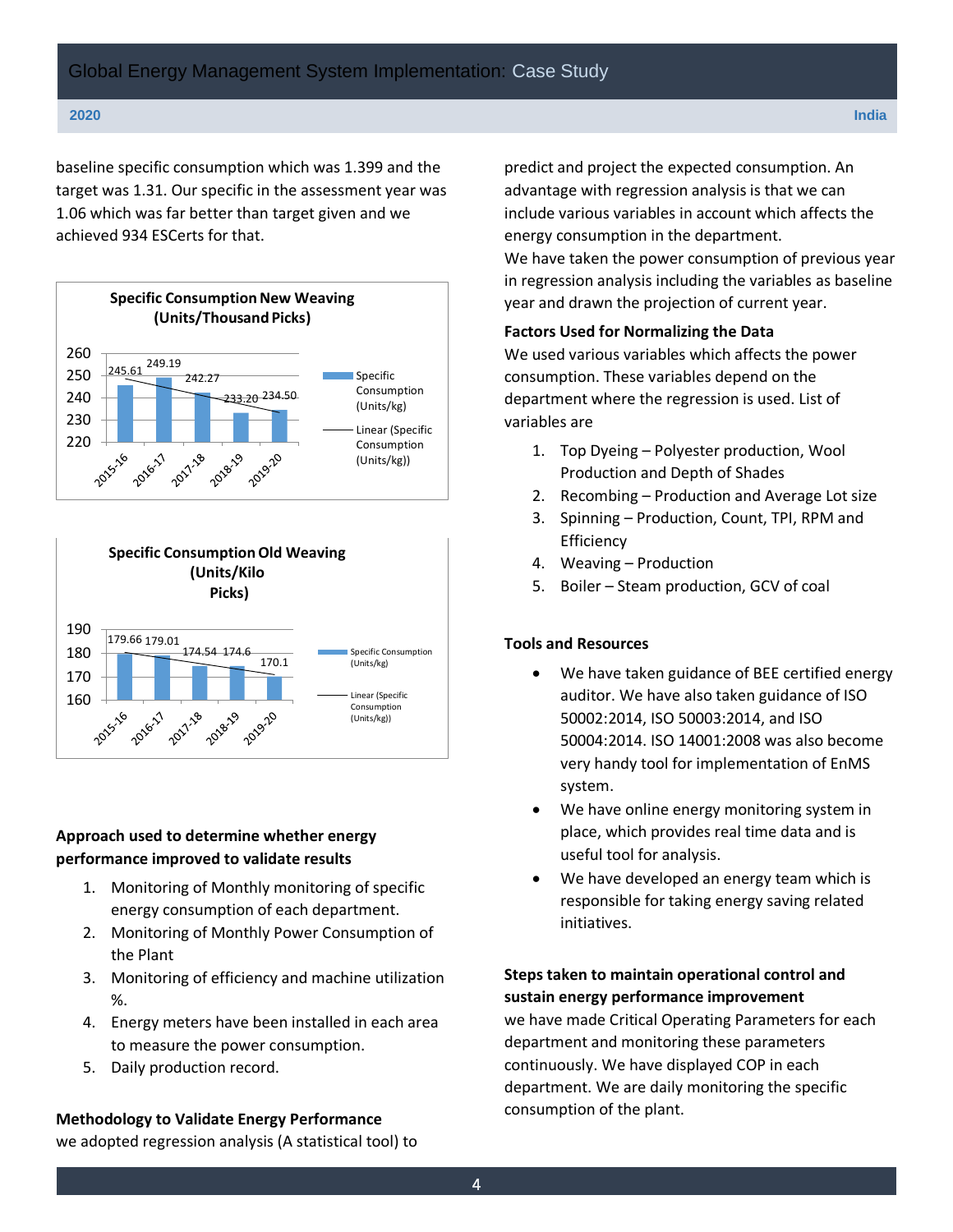"By Implementation of EnMS system, we are able to track the energy performance, analysis the effectiveness of energy measures and act on deviation." **Mr. Bhupender Rajput (Energy Manager)**

#### **Transparency**

There are various modes in which communication is done

- 1. For internal employees, communication is done through e-mails, posters and charts
- 2. For other bodies or government, we declare EnMS certification through their respective registration forms.
- 3. For other stakeholders, we declare EnMS certification through company's annual reports.



#### **Lessons Learned**

- 1. Energy cost is playing very vital role in manufacturing process, so we need to use energy efficiently.
- 2. Use of Energy efficient equipment should be our focus.
- 3. Awareness is very important for energy efficiency as it involves every individual to contribute towards the goal.
- 4. We were able to get how to achieve long term strategic goals of the organization and resources required for that.
- 5. Skill development of fitters and electricians of maintenance section of every department so that the can have approach of day to day work based on energy efficiency also.

#### **Visuals**

## The plant performance improvement in electricity is below.

Through the Energy Management Working Group (EMWG), government official's worldwide share best practices and leverage their collective knowledge and experience to create high-impact national programs that accelerate the use of energy management systems in industry and commercial buildings. The EMWG was launched in 2010 by the Clean Energy Ministerial (CEM) and International Partnership for Energy Efficiency Cooperation (IPEEC).

For more information, please visit [www.cleanenergyministerial.org/energymanagement.](http://www.cleanenergyministerial.org/energymanagement)